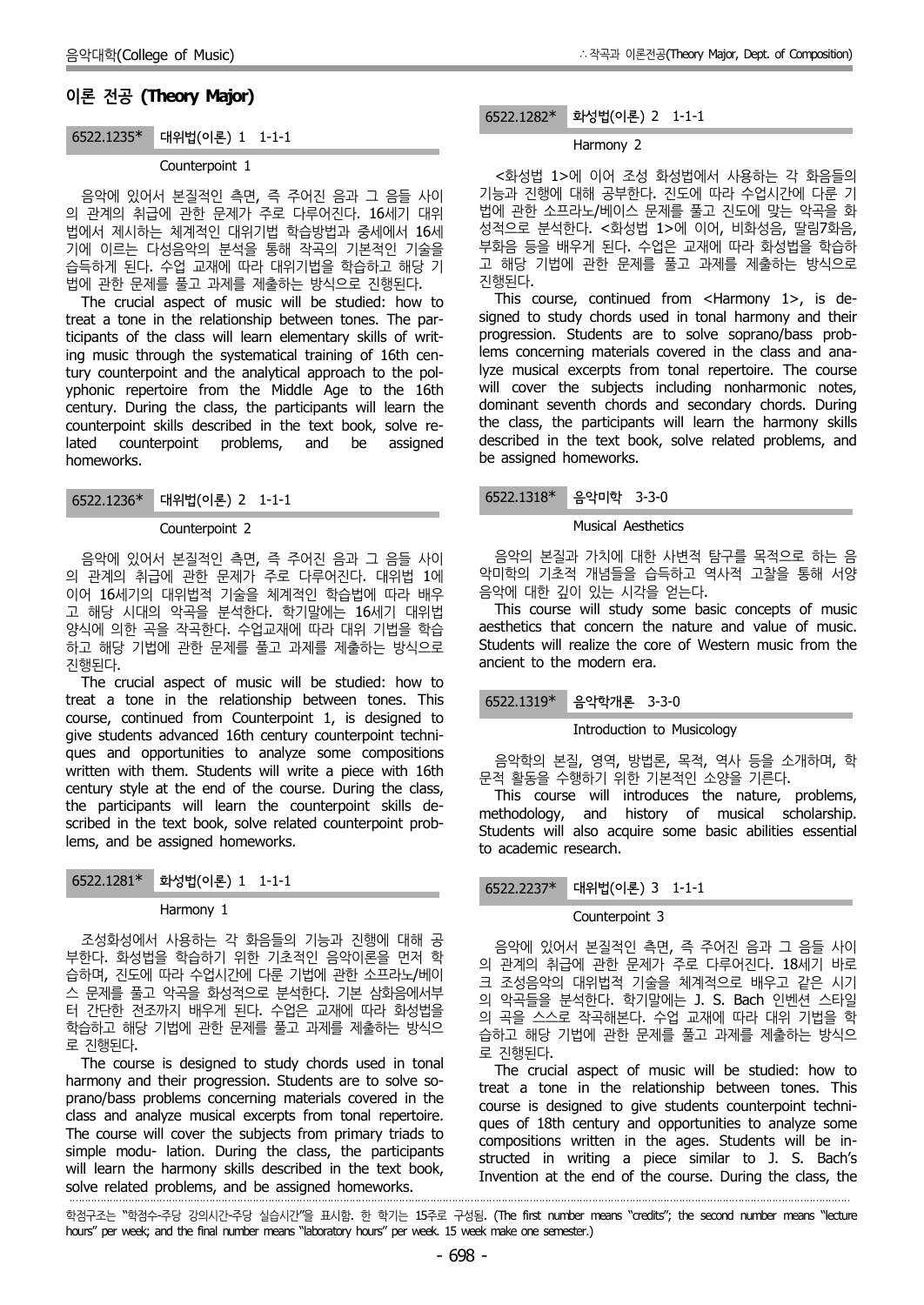participants will learn the counterpoint skills described in the text book, solve related counterpoint problems, and be assigned homeworks.

6522.2238\* 대위법(이론) 4 1-1-1

#### Counterpoint 4

음악에 있어서 본질적인 측면, 즉 주어진 음과 그 음들 사이 의 관계의 취급에 관한 문제가 주로 다루어진다. 18세기 J.S. Bach 푸가에 사용된 대위법적 기술 및 악곡 구조를 체계적으로 학습하고 보다 큰 음악적 구조를 가진 악곡들을 분석한다. 학기 말에는 푸가를 작곡한다. 수업 교재에 따라 대위 기법을 학습하 고 해당 기법에 관한 문제를 풀고 과제를 제출하는 방식으로 진행된다.

The crucial aspect of music will be studied: how to treat a tone in the relationship between tones. Students will study the counterpoint techniques and musical structures used in J.S. Bach's fugues and analyze some of them. Students will be instructed in writing a fugues at the end of the course. During the class, the participants will learn the counterpoint skills described in the text book, solve related counterpoint problems, and be as signed homeworks.

6522.2256 서양음악사문헌 1 2-2-0

History of Western Music through Listening 1

이 과목의 목적은 서양음악사의 흐름 속에서 중요한 의미를 갖는 음악작품들을 보다 자세하고 깊이 다루어보고, 서양음악사 에서 이 작품들이 차지하는 위치를 보다 잘 이해하고, 더 나아 가 서양음악사의 흐름을 보다 더 이해하는데 있다. <서양음악 사문헌 1>에서는 서양의 고대로부터 16세기 종교개혁에 이르 는 시기까지의 음악작품들을 감상함으로써 음악양식의 변천사를 추이해 본다.

The goals of this course are to survey historic compo sitions of western music, to have students gain better understanding of the historic significance of the compositions, and furthermore to understand the history of western music better. By listening to various works from the ancient times to the Reformation in the 16th century, students will search for changes in musical styles in this course.

# History of Western Music through Listening 2

이 과목의 목적은 서양음악사의 흐름 속에서 중요한 의미를 갖 는 음악작품들을 보다 자세하고 깊이 다루어보고, 서양음악사에 서 이 작품들이 차지하는 위치를 보다 잘 이해하고, 더 나아가 서양음악사의 흐름을 보다 더 이해하는데 있다. <서양음악사문 헌 2>에서는 16세기 종교개혁 이후부터 바로크 시대, 전고전 주의 시대의 음악작품들을 감상함으로써 음악양식의 발전과정을 추이해 본다.

The goals of this course are to survey historic compositions of western music, to have students gain better un derstanding of the historic significance of the compositions, and furthermore to understand the history of western mu sic better. By listening to various works from the

Reformation in the 16th century to the Baroque and Preclassical periods, students will search for changes in musical styles in this course.

# 6522.2283 화성법(이론) 3 1-1-1

#### Harmony 3

고급 화성법에서 사용하는 각 화음들의 기능과 진행에 대해 공부한다. 진도에 따라 수업시간에 다룬 기법에 관한 소프라노/ 베이스 문제를 풀고 진도에 알맞은 악곡들을 화성적으로 그리 고, 악곡구조의 관점에서 분석한다. <화성법 2>에 이어, 증화 음 등 고급화성을 배운다. 수업은 교재에 따라 화성법을 학습하 고 해당기법에 관한 문제를 풀고 과제를 제출하는 방식으로 진 행된다.

The course is for studying chords used in advanced harmony and their progression. Students are to solve so prano/ bass problems concerning materials covered in the class and analyze musical excerpts from tonal repertoire. The course will cover advanced subjects like augmented chords. During the class, the participants will learn the harmony skills described in the text book, solve related problems, and be assigned homeworks.

# 6522.2284\* 화성법(이론) 4 1-1-1

#### Harmony 4

화성법 1∼3에서 배운 고급 화성법을 사용하여 더 큰 규모 의 소프라노/베이스 화성문제를 풀어보고, 보다 복잡하고 규모 가 큰 악곡들의 화성구조 및 악곡구조를 분석해본다. 모든 종류 의 비화성음과 화성기법을 사용하여 문제를 풀게 된다. 조성이 모호해지는 시기의 악곡들도 분석해본다. 수업은 교재에 따라 화성법을 학습하고 해당 기법에 관한 문제를 풀고 과제를 제출 하는 방식으로 진행된다.

Students are to solve larger-scale problems with the techniques acquired in <Harmony 1∼3> and analyze more complex harmonic structures of musical excerpts. Students will solve problems using all of their knowledge about harmony. During the class, the participants will learn the harmony skills described in the text book, solve related problems, and be assigned homeworks.

6522.2356\* 음악이론사 1 3-3-0

# History of Music Theory 1

고대, 중세, 르네쌍스의 음악이론의 역사를 정리해보고 각 시 대의 사조와 특성에 대해 비교해 본다.

In this course, students will survey the history of mu sical theory from the ancient times to the Renaissance and compare and contrast the musical trends and thought from each period.

6522.2357\* 음악이론사 2 3-3-0

### History of Music Theory 2

시대별로 대표적 음악이론가의 사상과 주요 서적의 내용에 대해 토론해보고, 음악이론내의 주요 개념의 변화를 검토해 본

In this course, students will discuss the thoughts of representative musical theorists and literature, investigating changes in the main ideas.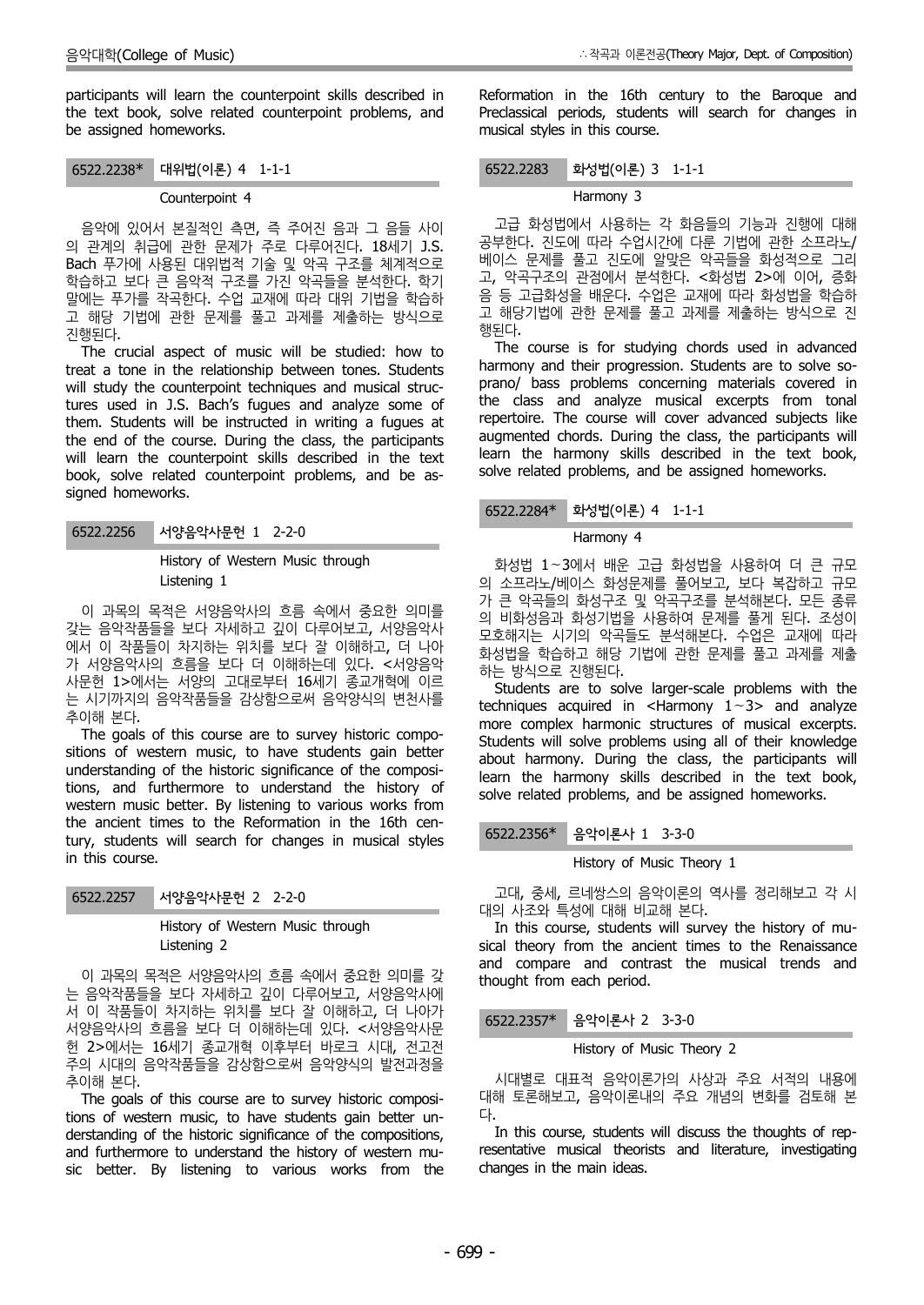# 6522.3323\* 음악심리학 3-3-0

#### Psychology of Music

음악심리학의 본질, 역사, 연구영역 및 방법, 인접학문과의 관계 등을 두루 점검한 후, 최근 100년간 음악심리학 분야에서 연구된 성과들을 분야별로 살펴본다. 또한 수업 후반부에 이 분 야의 신진 학자들을 초빙하여 이들 연구의 목적, 방법, 결과 등 을 직접 들어보고 토론하는 시간을 갖는다.

This course will provide the nature, history, method ology, and interdisciplinary possibility of music psychol ogy, focusing on some recent major results.

#### 6522.3329 음악사회학 3-3-0

#### Socialogy of Music

음악사회학은 음악을 사회적 산물로 보고 음악 현상의 사회 적 기원과 그 과정 및 구조를 연구한다. 따라서 예술가, 예술작 품, 예술제도, 청중의 조직과 상호작용이 연구대상이 된다.

This course will deal with the social origins, social processes, and structure of musical phenemena. It will focus on artists, artworks, artistic systems, organization of the audience, and interaction between artists and the audience.

History of Western Music through Listening 3

이 강좌는 <서양음악사문헌 1⋅2>의 연속 과목이지만, 독립 적으로 선택하여 수강할 수 있다. 음악대학에서 개설된 다른 전 공과목인 "서양음악사"와 다른 점은 음악작품들을 좀 더 심도깊 게 분석하고 감상하는 기회를 제공하는 것이다. <서양음악사문 헌 3>에서는 주로 1750년에서 1850년 시기의 작품들을 장르 별(예를 들면, 교향곡, 현악4중주, 협주곡, 오페라 등)로 세분하 여 그 변천과정과 특징을 고찰한다.

The goals of this course are to survey historic compo sitions of western music, to have students gain better understanding of the historic significance of the compositions, and furthermore to understand the history of western music better. In this continuation of the courses <Musical History and Listening 1 and 2>, students will enrich their listening experience, particularly with respect 6522.3461 to the art music from 1750 to 1850.

| 6522.3361 | 서양음악사문헌 4 2-2-0 |  |
|-----------|-----------------|--|
|-----------|-----------------|--|

History of Western Music through Listening 4

이 과목의 목적은 서양음악사의 흐름 속에서 중요한 의미를 갖는 음악작품들을 보다 자세하고 깊이 다루어보고, 서양음악사 에서 이 작품들이 차지하는 위치를 보다 잘 이해하고, 더 나아 가 서양음악사의 흐름을 보다 더 이해하는데 있다. <서양음악 사문헌 4>에서는 주로 1830년경부터 20세기 초반까지의 음악 을 다룬다. 특히 19세기 교향곡, 리트, 오페라의 변천과정을 중 요한 작곡가들의 작품을 감상하면서 그 특징들을 파악한다.

The goals of this course are to survey historic compo sitions of western music, to have students gain better understanding of the historic significance of the compositions, and furthermore to understand the history of west ern music better. This course will focus on music from 1830 to the 1900's. The development, characteristics, and changes in symphonies, lieder, and operas by vari ous composers will be dealt with.

6522.3378\* 음악연구방법론 3-3-0

Studies in Methodology of Reasearch on **Music** 

주제선택, 자료수집, 연구보고서 작성 등, 음악학을 공부하는 학생이 갖추어야 할 기본적인 학문적 소양을 기르는 것을 목표 로 한다. 학생들은 실제로 소규모의 연구를 수행하면서 구체적 인 연구과정을 이해하게 될 것이다.

Musical scholarship demands a solid basis for academic research. In this course, students will learn to choose research topics and to collect and select materials to support their arguments. Reserch paper writing skills will also be provided.

# 6522.3379 영상, 음악 그리고 예술 2-2-0

#### Image, Music and Art

멀티미디어의 영상을 연구대상으로 우선 분석을 하고 동시에 사용된 음악을 같이 분석한다. 영상과 음악의 상호작용 형태에 대하여 논한다. 두 예술이 혼합된 종합예술 형태로서의 특성과 문제점을 토론한다.

Analysis of Images in Video, Image and then analysis of music. Discussion on interactive form of two arts. Discussion on character and problem of multimedia-art.

인도음악 2-2-0

Music of Indian Subcontinent

인도음악에 대한 이론적 배경을 습득하고 파악하여 동양음악 에 대한 이해의 폭을 넓힌다. 단순한 지식습득뿐 아니라 간단한 실제연주를 통해 인도음악의 본질에 접근하고자 한다.

Students deepen their understanding of Asian music by studying the background for music of Indian Subcontinet. They won't only acquire knowledge on mu sic of Indian Subcontinet, but also approach to its nature by performing musical works.

영화음악의 이론과 실제 2-2-0

# Theory and Practice of Cinema-Music

영화음악의 이론적 토론을 통하여 영화와 음악이 어떠한 형 태로 결합되는가를 논리적으로 파악하여 서로 다른 예술매체간 의 연관성을 고찰한다. 다음에는 이 이론을 바탕으로 영화음악 을 작곡이나 분석을 통하여 실제로 응용할 수 있는 방법을 배 운다.

Students will learn how music and film interact through theoretical discussions. Students will also analyze some films to apply the theoretical insight to actual film music.

# 6522.458A\* 전공이론 2-1-2

# Theory in Major

이 수업에서 학생들은 스스로 실제 논문을 작성하기 위한 기 본적인 능력을 갖추게 될 것이다. 각 학생들은 자신의 관심 영